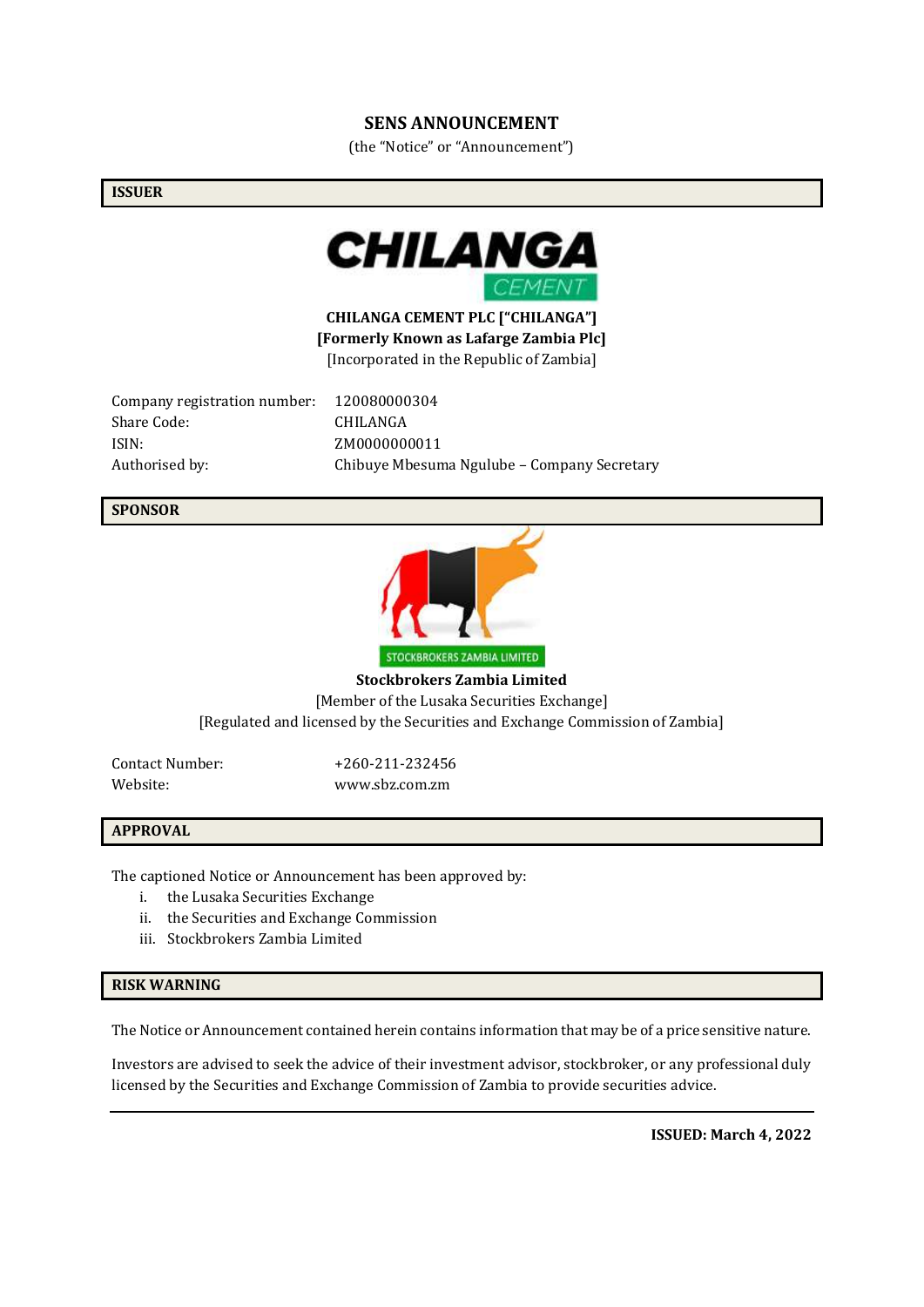

# **CHILANGA CEMENT PLC ("CHILANGA")**

**[Formerly Known as Lafarge Zambia Plc]** Incorporated in the Republic of Zambia Company registration number: 120080000304 Share Code: CHILANGA ISIN: ZM0000000011

### ["CHILANGA CEMENT"]

# **SALIENT DATES AND TERMS OF THE MANDATORY OFFER BY HUAXIN (HAINAN) INVESTEMENT CO., LTD TO THE MINORITY SHAREHOLDERS OF CHILANGA CEMENT PLC**

# **1. Background**

In the Cautionary announcement dated 11 June 2021 and in compliance with the Listings Requirements of the Lusaka Securities Exchange ("LuSE"), the shareholders of Chilanga Cement Plc ("Chilanga Cement" or the "Company") were advised that an agreement for the sale and purchase of 75% of shares in the Company was executed between the Majority shareholders Financière Lafarge SAS ("Financière Lafarge"), Pan African Cement Ltd ("Pan African") and Huaxin (Hainan) Investment Co., Ltd. ("Huaxin") whereby Financière Lafarge and Pan African agreed to sell their shares to Huaxin (the "Transaction").

On 30 November 2021, the company announced to the market that Huaxin has acquired 75.00% shareholding via trades conducted on the LuSE at ZMW13.16 per share and the purchase consideration was subject to a post-completion price adjustment. After the adjustment exercise, the final price stands at ZMW13.38 per share.

Accordingly, Chilanga Cement hereby announces that the price adjustment exercise has been completed and that Huaxin is proceeding to make a Mandatory Offer (the "Offer") to acquire the shares in Chilanga Cement not already owned by Huaxin from the minority shareholders of Chilanga Cement.

# **2. Terms of the Offer**

Huaxin has informed the Board of Chilanga Cement of its intention to undertake the Offer being a cash offer to all minority shareholders of Chilanga Cement, representing a 25.00% shareholding in the Company, at a price per share of ZMW 13.38 (the "Offer Price") to be settled at the close of the Offer period. The Offer Price is the same price at which Huaxin acquired its majority interest in Chilanga Cement post the price adjustments afore mentioned..

Accordingly, as stated in Section 3 below, Huaxin and Chilanga Cement will send to each shareholder of the Company an Offer Document and Circular setting out details of the Offer, actions to be taken by those minority shareholders of Chilanga Cement who may wish to participate in the Offer and the recommendations by the Independent Financial Adviser ("IFA") to shareholders as to whether to accept the Offer or not.

At their sole discretion, shareholders of Chilanga Cement registered as members of the Company as at the Record Date of the Offer may choose to sell to Huaxin, some, all or none of the shares they own in Chilanga Cement.

# **3. Offer Document and Circular**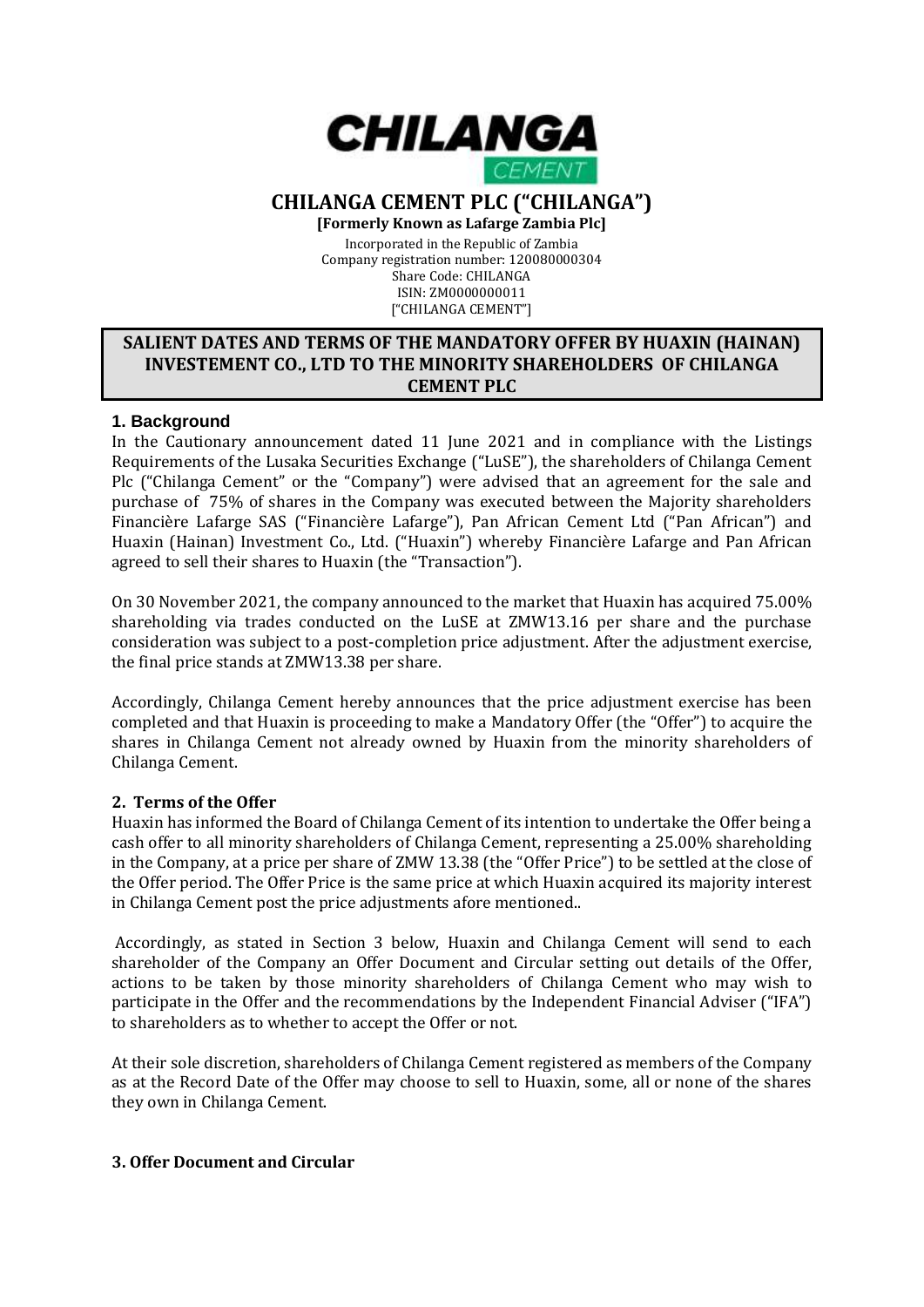The Offer Document and Circular will be posted on or about Friday,  $25<sup>th</sup>$  March 2022 and will include:

- A description of the Offer;
- A detailed timetable of the Offer;

• Actions that should be taken by minority shareholders who wish to participate in the Offer by selling some or all of the eligible shares they own in the company;

• The opinion of the IFA contracted by the Board of the Company as to whether the Offer is, or is not, fair and reasonable;

• The recommendation of the IFA in relation to the acceptance or rejection of the Offer; and

• Any other information to enable the minority shareholders to reach a properly informed decision as to whether to accept or reject the Offer.

### **4. Conditions of the Offer**

The full terms of the Offer will be contained in the Offer Document and Circular to minority shareholders of Chilanga Cement and will be sent to each minority shareholder registered as at the Record Date of the Offer. The Offer is being made subject to the provisions of the Takeovers Rules, the Securities Act No. 41 of 2016 and the Companies Act No. 10 of 2017 of the laws of Zambia.

### **5. Financial Assurance**

Huaxin, the Offeror in this Offer Document, is a wholly-owned subsidiary of Huaxin Cement and the bankers of Huaxin Cement, Bank of China Huangshi Shengyanggang Branch, confirm that adequate resources are available to satisfy full acceptance of the Offer to acquire the minority shares in Chilanga Cement under the Offer.

### **6. Offer Timetable**

The Offer shall remain open for twenty-one (21) days after the posting of the Offer Document and Circular to the eligible minority shareholders.

Shareholders wishing to sell some or all of their shares in the Company must tender their shares as prescribed in the Offer Document and Circular, before the close of the Offer period which runs from Friday 25th March 2022 to Friday, 15th April 2022.

The indicative timetable is summarized below:

| <b>ACTION ITEM</b>                                                         | <b>DATE</b>               |
|----------------------------------------------------------------------------|---------------------------|
| Announcement of acquisition of beneficial<br>ownership of shares by Huaxin | Tuesday, 30 November 2021 |
| Offer tabled to Chilanga Cement Board                                      | Thursday, 03 March 2022   |
| Record Date                                                                | Friday, 18 March 2022     |
| Announcement of the terms of the Offer                                     | Friday, 4 March 2022      |
| Offer<br>Document<br>minority<br>posted<br>to<br>shareholders              | Thursday, 24 March 2022   |
| Circular posted to Minority Shareholders                                   | Thursday, 24 March 2022   |
| Opening date of the Offer Period                                           | Thursday, 24 March 2022   |
| Closing date of the Offer Period                                           | Wednesday, 13 April 2022  |